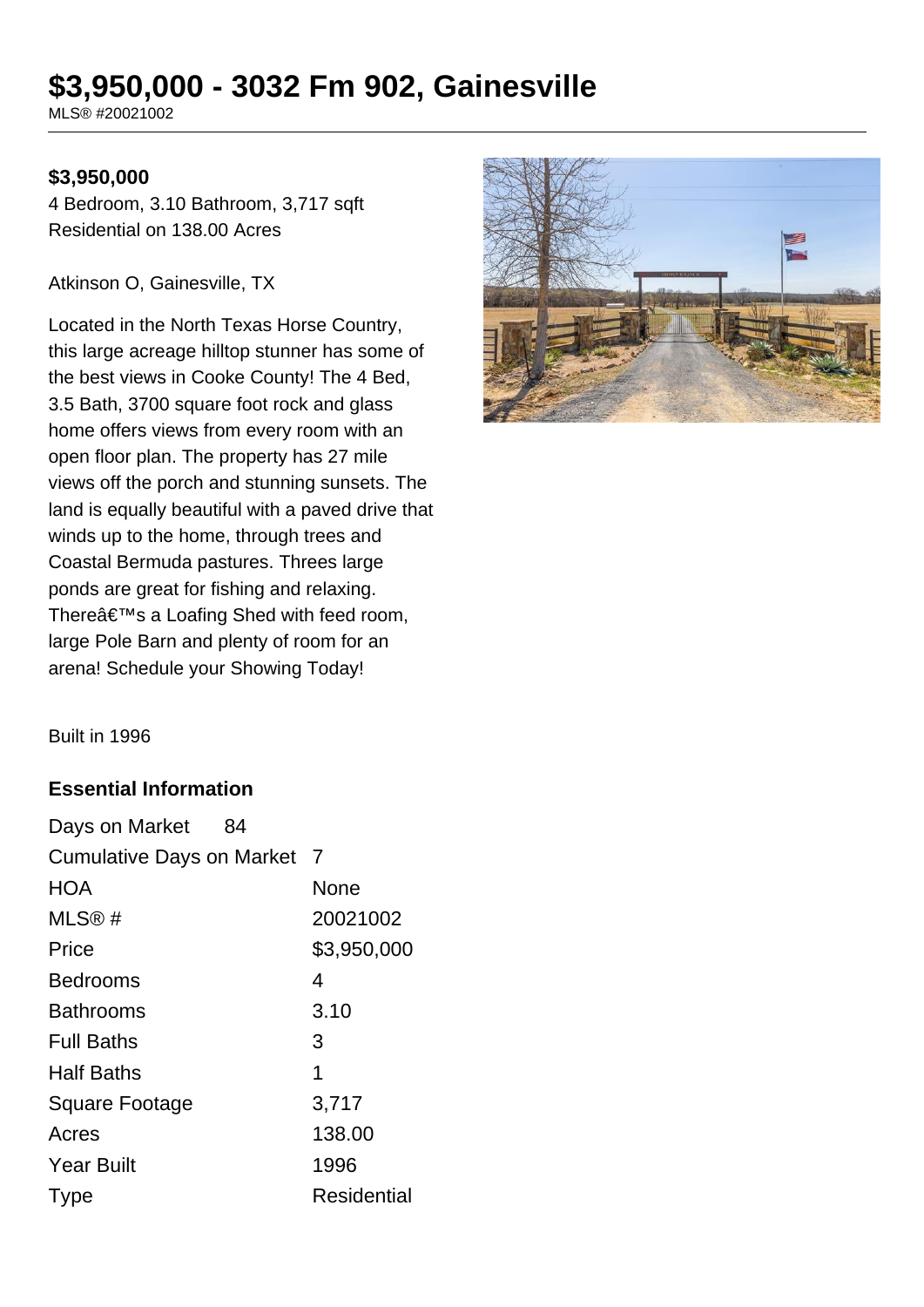| Sub-Type      | <b>Single Family Residence</b> |
|---------------|--------------------------------|
| Style         | Ranch                          |
| <b>Status</b> | Closed                         |

# **Community Information**

| Address      | 3032 Fm 902 |
|--------------|-------------|
| Subdivision  | Atkinson O  |
| City         | Gainesville |
| County       | Cooke       |
| <b>State</b> | TX          |
| Zip Code     | 76240-7723  |

### **Amenities**

| <b>Utilities</b> | All Weather Road, Asphalt, Co-op Water, Electricity Connected,                                                           |
|------------------|--------------------------------------------------------------------------------------------------------------------------|
|                  | Individual Water Meter, Underground Utilities, Overhead Utilities, Rural                                                 |
|                  | <b>Water District, Septic</b>                                                                                            |
| # of Garages     | 3                                                                                                                        |
| Garages          | Driveway, Garage Door Opener, Direct Access, Garage, Garage Faces<br>Front, Kitchen Level, Oversized, Workshop in Garage |

### **Interior**

| <b>Interior Features</b> | Flat Screen Wiring, Granite Counters, High Speed Internet Available,<br>Pantry, Vaulted Ceiling(s), Walk-In Closet(s), Double Vanity, Open<br>Floorplan |
|--------------------------|---------------------------------------------------------------------------------------------------------------------------------------------------------|
|                          | Bedroom / BathroorDual Sinks, Garden Tub, Sitting Area in Master, Separate Shower,<br>Walk-in Closet(s)                                                 |
| <b>Specialty Rooms</b>   | Bedroom, Family Room                                                                                                                                    |
| <b>Floors</b>            | Carpet, Tile, Wood                                                                                                                                      |
| Heating                  | Central, Electric                                                                                                                                       |
| Fireplace                | Yes                                                                                                                                                     |
| # of Fireplaces          | 2                                                                                                                                                       |
| <b>Fireplaces</b>        | Living Room, Stone, Masonry                                                                                                                             |
| <b>Exterior</b>          |                                                                                                                                                         |
| <b>Exterior Features</b> | Covered Patio/Porch, Fire Pit, Lighting, Stable/Barn                                                                                                    |
| Lot Description          | Acreage, Many Trees, Pasture, Hilly, Oak, Pine, Rolling Slope, Sprinkler<br>System, Water/Lake View                                                     |
| Roof                     | Composition                                                                                                                                             |
| Construction             | <b>Stone Veneer</b>                                                                                                                                     |
| Foundation               | Slab, Pillar/Post/Pier                                                                                                                                  |